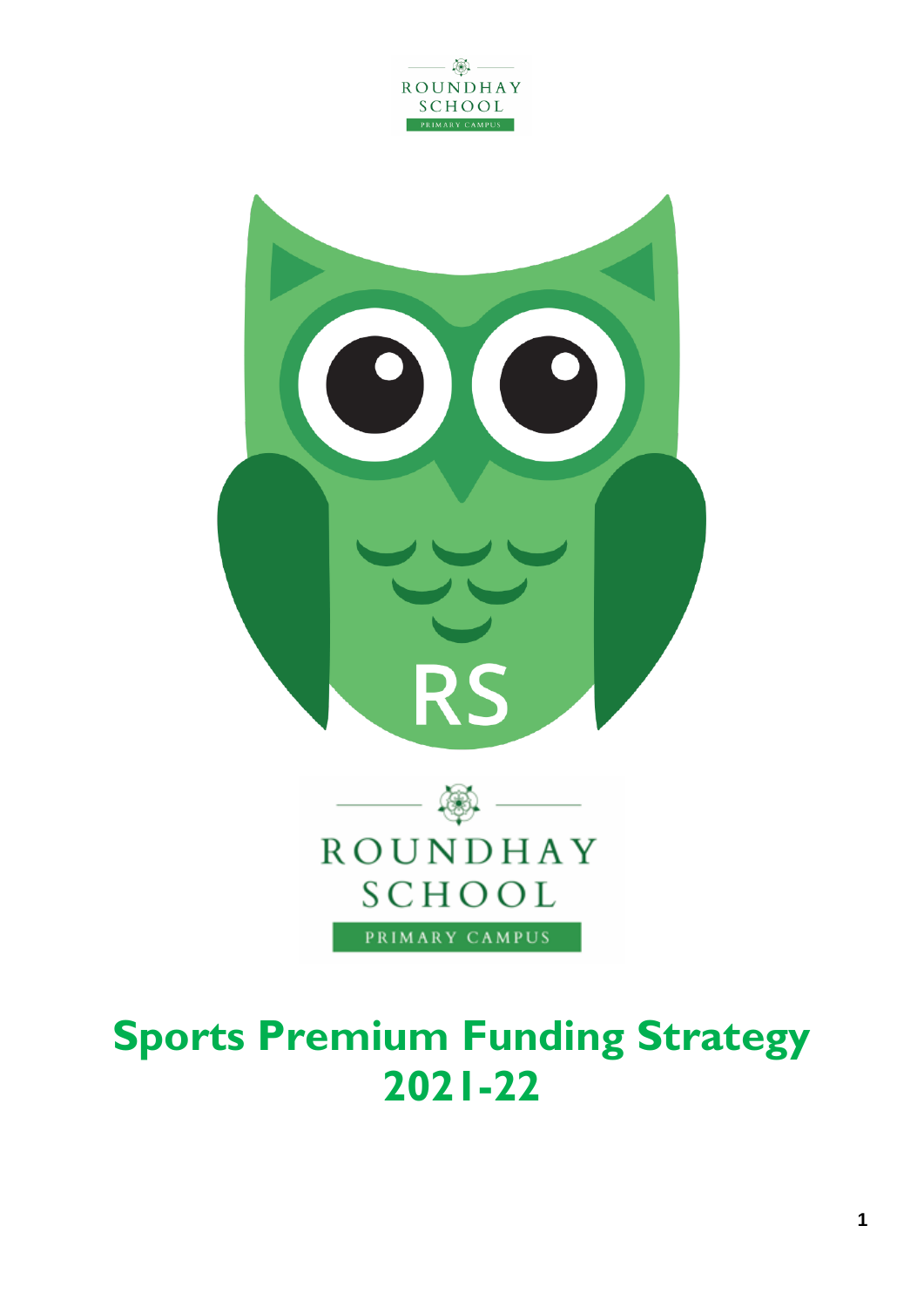

# **Introduction**

Most schools with primary-age pupils receive PE and Sport Premium funding. Schools must use the funding to make additional and sustainable improvements to the quality of PE and sport they offer. This means that schools should use the premium to:

- Develop or add to the PE and sport activities that they already offer
- Make improvements now that will benefit pupils joining the school in future years

For example, schools can use funding to:

- Hire qualified sports coaches to work with teachers
- Provide existing staff with training or resources to help them teach PE and sport more effectively
- Introduce new sports or activities and encourage more pupils to take up sport
- Support and involve the least active children by running or extending school sports clubs, holiday clubs and Change4Life clubs
- Run sport competitions
- Increase pupils' participation in the School Games
- Run sports activities with other schools

# **Our Vision for PE and Sport**

At Roundhay School, physical activity and sport are essential to our educational ethos. We believe that active and healthy children are more likely to be well-motivated, happy children. We aim to deliver a balanced program offering a variety of activities to enhance skills in physical education. Our PE and sport aspires to build self-confidence, resilience, teamwork and leadership skills enabling each and every child to be the best they can be.

We aim to:

- Develop self-esteem, skills and knowledge
- Pursue excellence and enjoyment
- Be proud of our own achievements and others
- Promote fair play and respect
- Educate children to improve health and wellbeing
- Provide quality opportunities for children within and outside of school time

# **Our Key Areas to Develop**

For 2021/22, we have chosen to use our Sports Premium funding in five key areas:

- 1. To engage all pupils in regular physical activity Chief Medical Officer Guidelines recommend that primary school children undertake at least 30 minutes of physical activity a day in school
- 2. The profile of PESSPA being raised across the school as a tool for whole school improvement
- 3. To increase confidence, knowledge and skills of all staff in teaching PE and Sport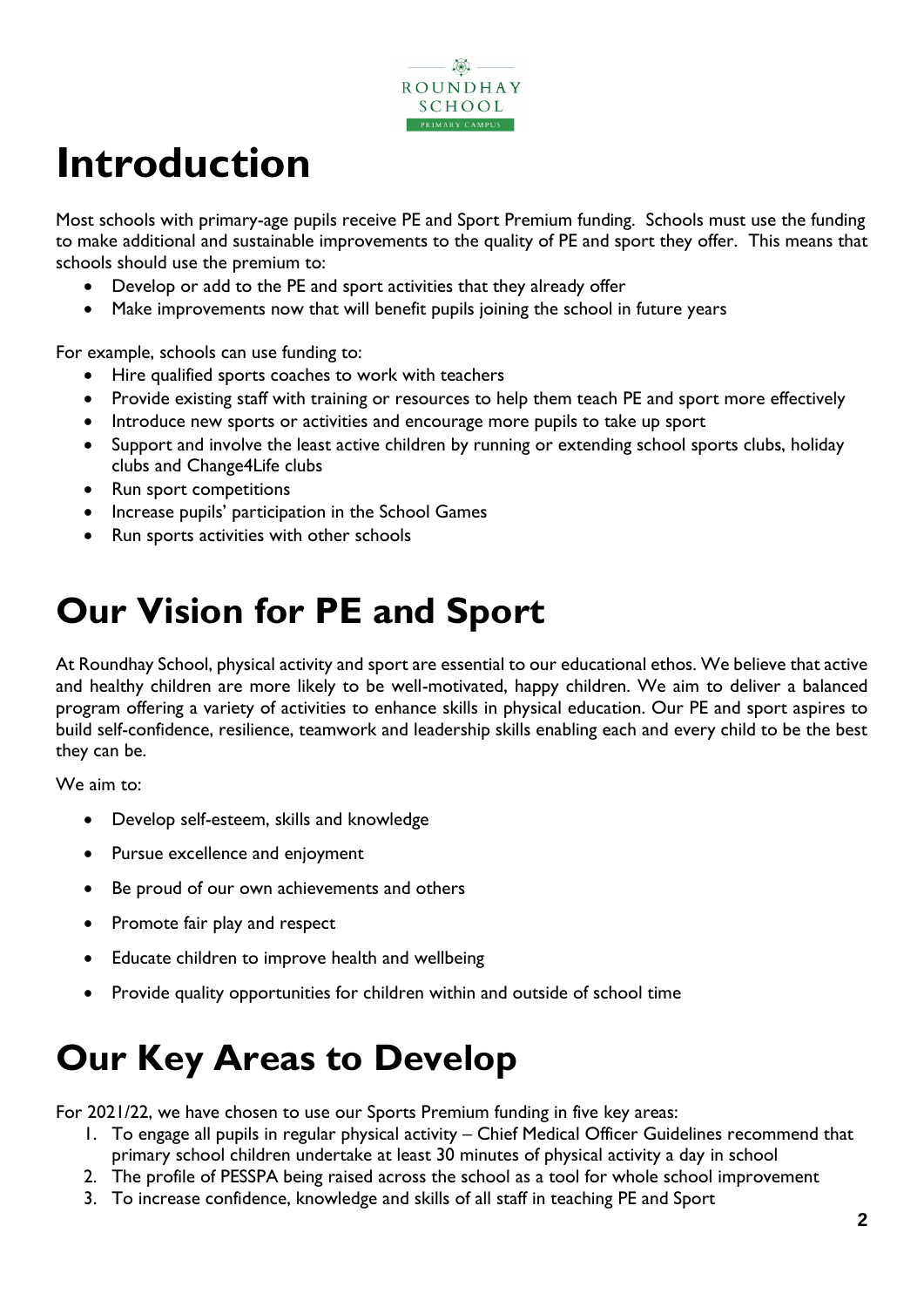

- 4. To offer a broader experience of a range of sports and activities to all pupils
- 5. To increase participation in competitive sport

# **Our PE and Sports Premium Budget**

Sports Premium Budget for 2021-22: £19,940

### **How has this been calculated?**

Taken from the Department for Education Website:

#### *"Funding for 2021-22*

*Schools receive PE and sport premium funding based on the number of pupils in years 1 to 6.*

*Schools with 16 or fewer eligible pupils receive £1,000 per pupil. Schools with 17 or more eligible pupils receive £16,000 and an additional payment of £10 per pupil."*

At the time of the January 2021 census, upon which the 2021/22 funding is based, Roundhay School (Primary Campus) had 394 children on roll in Years 1 to 6.

£16,000 + (394  $\times$  10) = £19,940

# **How are we intending to spend our 2021/22 budget?**

| Breakdown of spending                                         | Cost                    |
|---------------------------------------------------------------|-------------------------|
| Creation of temporary Enrichment and Extra-Curricular         | £1500                   |
| Coordinator role in school. This role is responsible for      |                         |
| coordinating extra-curricular activities, to track attendance |                         |
| and to target those who do not yet benefit by attending an    |                         |
| extra-curricular activity                                     |                         |
| Coaching to support targeted staff to develop the             | £2,565.62               |
| effectiveness of the delivery of Physical Education (provided |                         |
| by Leeds United FC)                                           |                         |
| Significantly extending/establishing and funding attendance   | Cost of Specialist      |
| of sport clubs and activities and holiday clubs, as well as   | coaches (Leeds United   |
| broadening the variety of activities offered. During the      | Foundation): £6,414.04  |
| 2021-22 academic year, our extra-curricular activities offer  |                         |
| has been increased to two clubs per day.                      | Cost of Specialist Yoga |
|                                                               | instructor: £990        |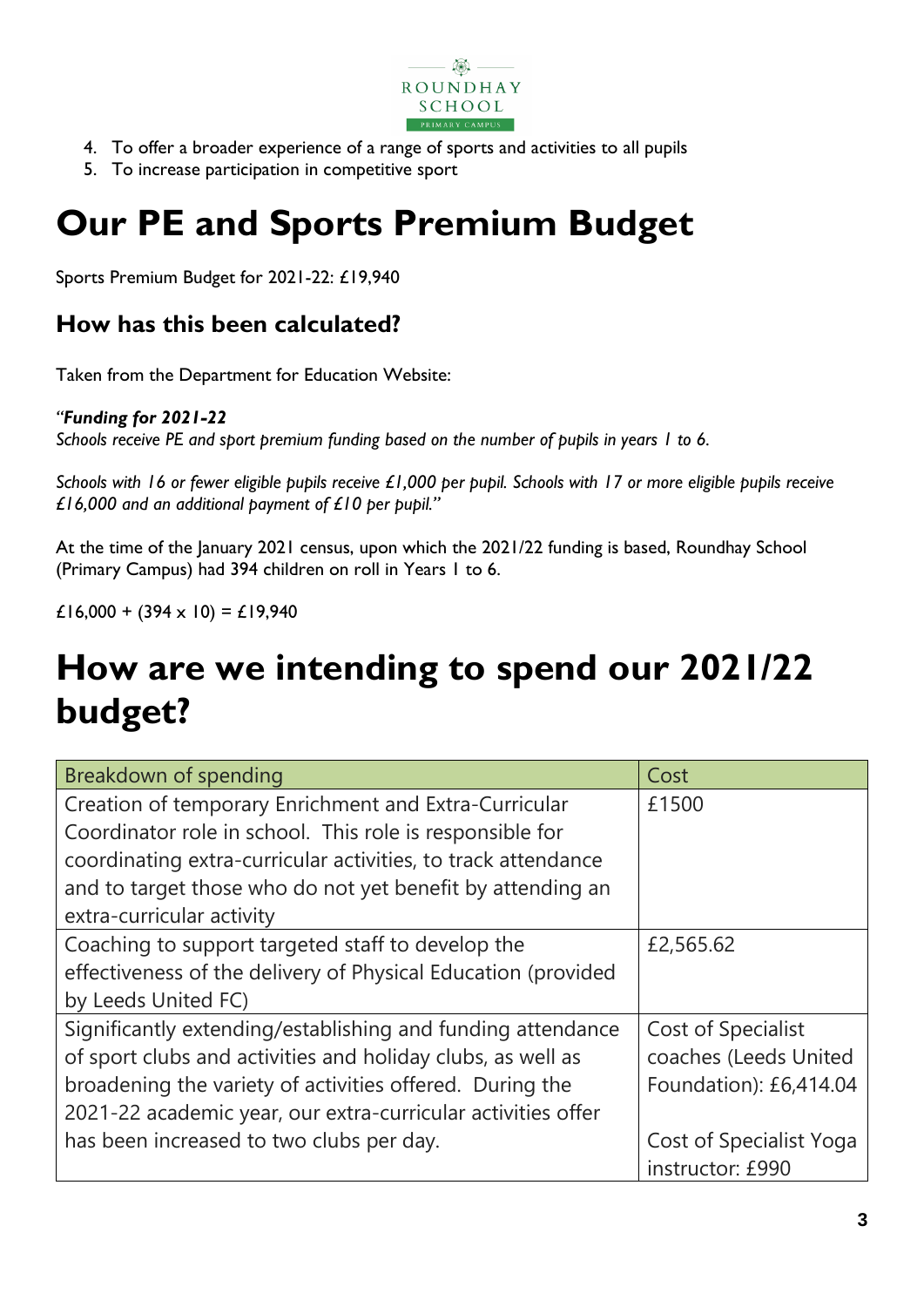

T

|                                                                                                                                                                                                                                                                                                                                                                                                                                                                                                                                                                                             | Cost of staff coaches:<br>£5,414.24<br>Cost of resources<br>needed to facilitate<br>club: £3,410                                                           |
|---------------------------------------------------------------------------------------------------------------------------------------------------------------------------------------------------------------------------------------------------------------------------------------------------------------------------------------------------------------------------------------------------------------------------------------------------------------------------------------------------------------------------------------------------------------------------------------------|------------------------------------------------------------------------------------------------------------------------------------------------------------|
| Adoption of Active Mile initiative                                                                                                                                                                                                                                                                                                                                                                                                                                                                                                                                                          | £0                                                                                                                                                         |
| Development of whole-school activities and assemblies to<br>raise the profile of PESSPA and to celebrate achievements of<br>those taking part                                                                                                                                                                                                                                                                                                                                                                                                                                               | £0                                                                                                                                                         |
| <b>Active Leaders Programme</b><br>This training is delivered by Leeds United FC and includes:<br>Whole school training for support staff and<br>Roundabout staff (wraparound provision) on leading<br>and supporting active games<br>Training for 40 Year 5 children to become Active<br>Leaders (during break and lunch times in dedicated<br>playground zones)<br>A graduation ceremony for children who have<br>succeeded in becoming Active Leaders<br>Assemblies in school to raise awareness and re-<br>invigorate enthusiasm for the Active Leader<br>Programme throughout the year | Included in the cost of:<br><b>Leeds United</b><br>specialist<br>coaches<br>resources for<br>extra-curricular<br>activities<br>(both detailed in row<br>2) |
| Competing with local schools through the North East Leeds<br>Well School Partnership 2021-22 This includes:<br>Inter-Primary competitions against Leeds NE cluster<br>schools in a broad range of sports e.g. Football, Kwik<br>Cricket, Athletics, Dodgeball, Table-tennis, Netball, Tag<br>rugby, Mini tennis, Kwik golf, Rounders, multi-skills etc.<br>Opportunities for teams of a range of abilities<br>Awards/trophies/certificates used for recognition of<br>achievement and effort<br>Training for staff                                                                          | £1200                                                                                                                                                      |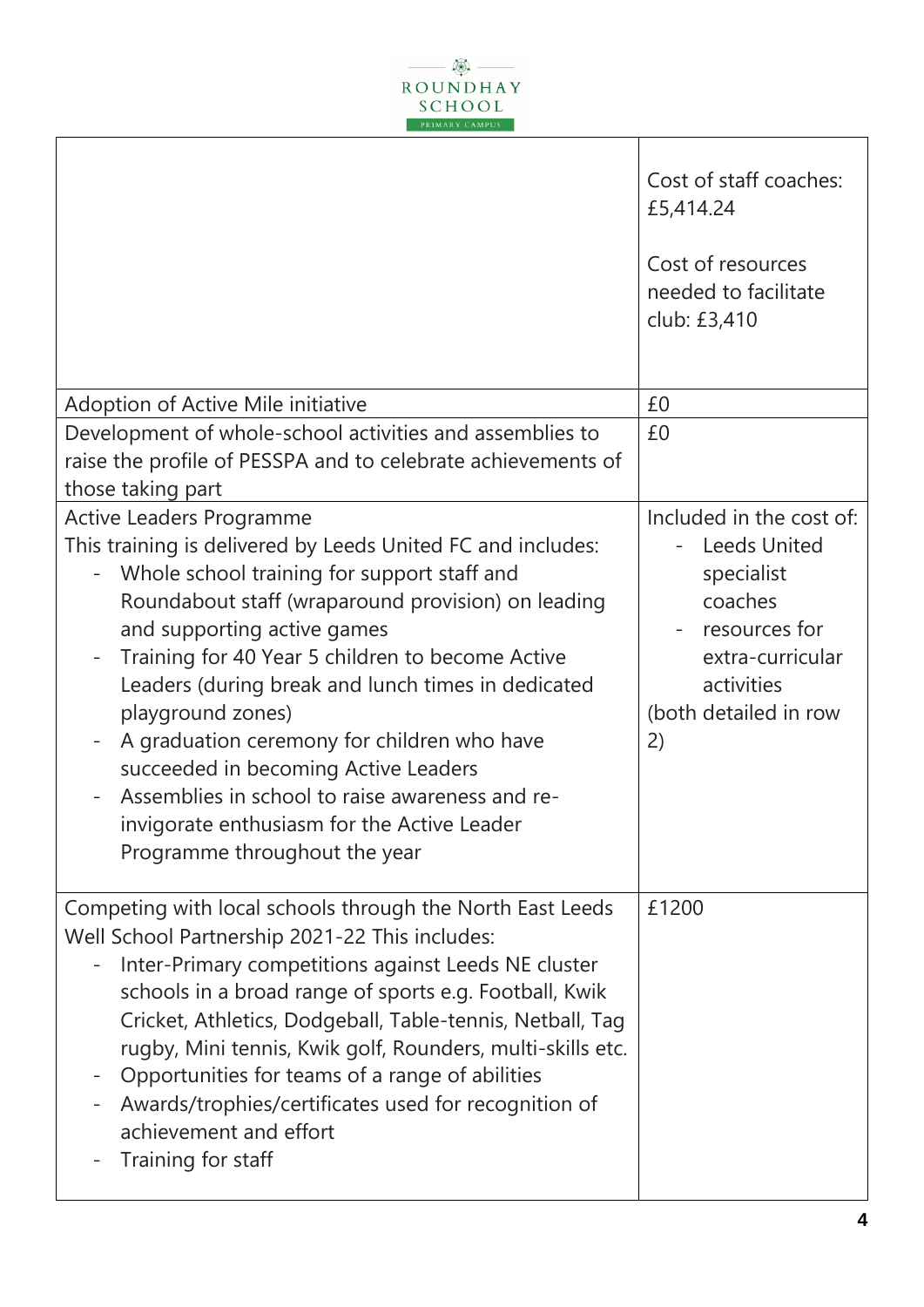

#### • **Total Cost: £21,493**

### **Key Area for Development I**

To engage all pupils in regular physical activity – Chief Medical Officer Guidelines recommend that primary school children undertake at least 30 minutes of physical activity a day in school

- 1. Implementing 'Active Leaders Programme' to support children to be active during break and lunch times through guided and supported play activities
- 2. Continued development of after-school sports clubs, and to implement lunch time sports clubs for children in Y1 -6 to increase the engagement of pupils in regular physical activity

#### **Planned Impact:**

- Increase in engagement of regular physical activity through a variety of aerobic activities during lunchtime.
- To further increase in the number of children participating in extra-curricular activities through a range of after-school clubs
- To introduce new sports or activities and encourage more pupils to take up sport through afterschool clubs

This key area focuses on increasing the number of children involved in sport and activities during break times and after school. Children from Year 1 to 6 will be offered free, weekly extra-curricular activities throughout the year.

### **Key Area for Development 2**

### The raise the profile of PESSPA across the school as a tool for whole school improvement

- 1. To raise awareness of different sporting activities on offer through correspondence with parents and regular assemblies for children
- 2. To celebrate sporting achievements of children in school to further encourage future participation and successes; and to encourage others to follow in their footsteps by participating in sporting activities

#### **Planned Impact:**

• To increase participation from children by raising the profile of sports by recognising achievements and successes in sport and PE related activities in celebration assembly